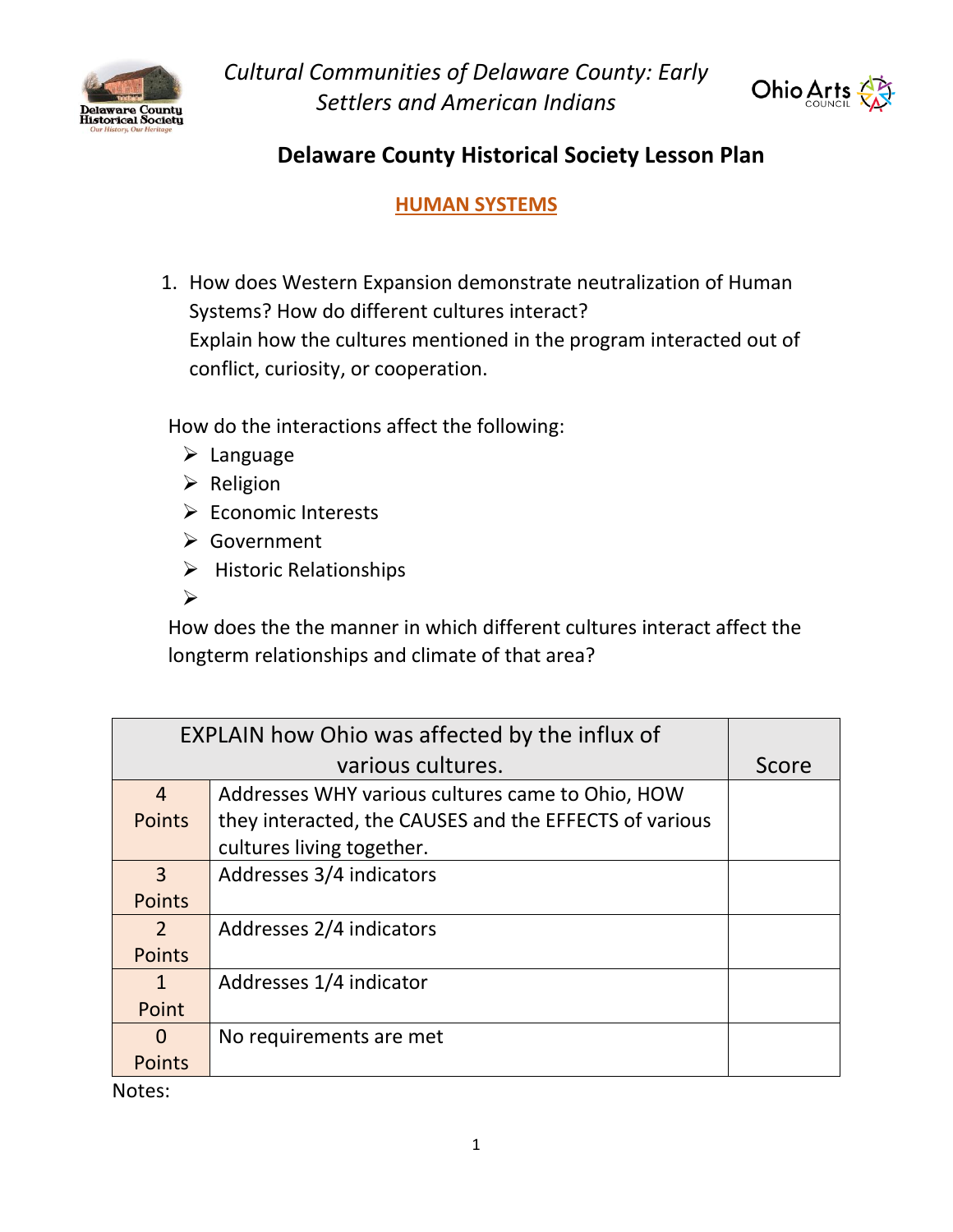



## **Delaware County Historical Society Lesson Plan**

2. How does Delaware's settlement change industry/agriculture?

Why did much of Delaware County remain agricultural?

- $\triangleright$  Consider Delaware's agrarian impact over the years.
- $\triangleright$  What areas of the county have moved from agrarian to industrial?
- $\triangleright$  What former agrarian areas have moved to residential?
- $\triangleright$  What impact has that had on the areas?

Why did some areas become industrial?

- $\triangleright$  How did industries affect the environment?
- ➢ What industries were started in Delaware County during this time?
- $\triangleright$  How was the population of Delaware County affected by industry?
	- o Consider the makeup of the population before industry.
	- o Consider the makeup of the population after industry.
	- o What are some of the businesses that came as a result of the settling of Delaware County?
- ➢ Consider William Little's story and describe some of Delaware's early businesses.

Compare and contrast the challenges and the advantages to starting early businesses.

Rubric Assessments are on the next pages.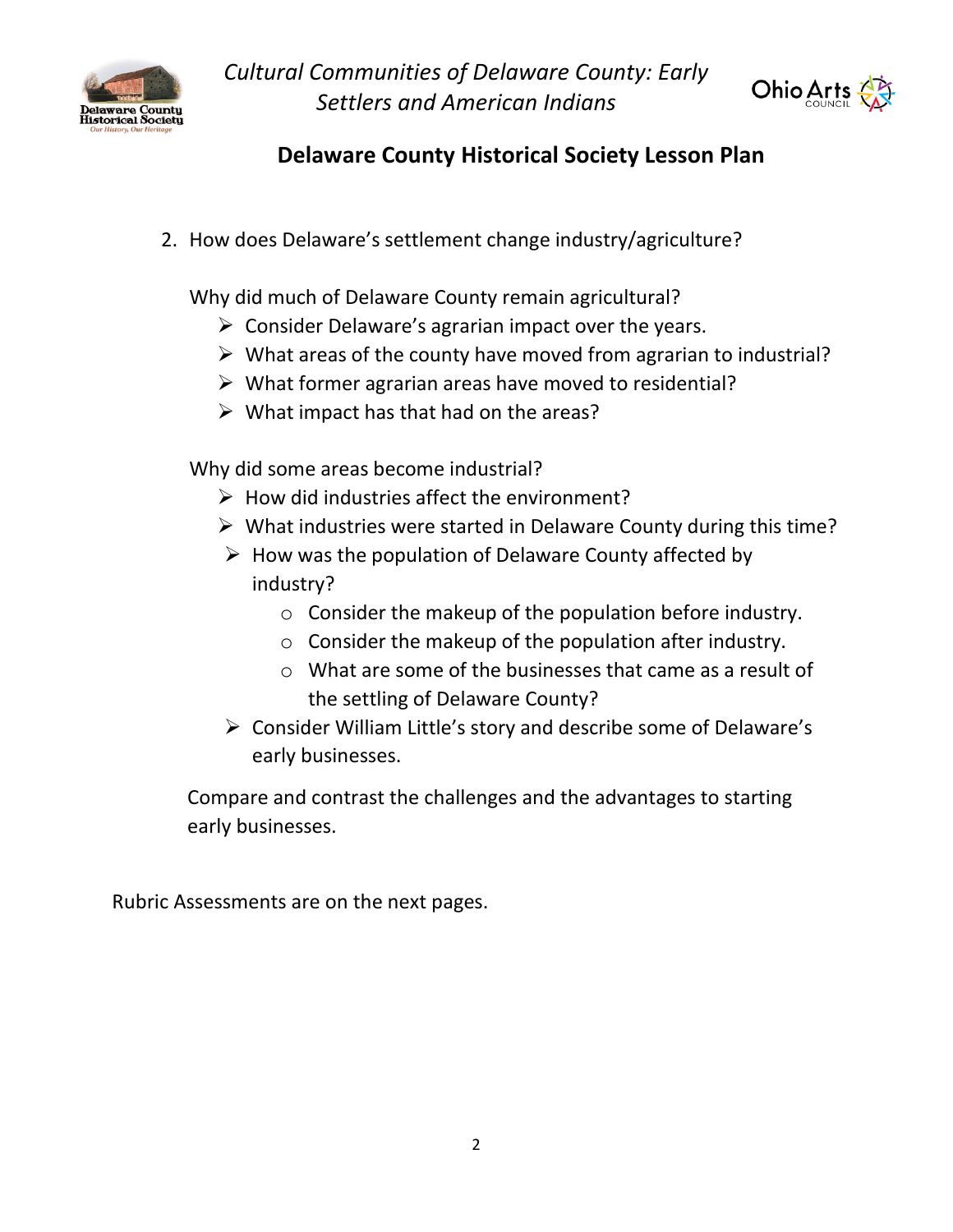



## **Delaware County Historical Society Lesson Plan**

| COMPARE Delaware County's focus on agriculture from |                                                         |       |
|-----------------------------------------------------|---------------------------------------------------------|-------|
| the early years to the present.                     |                                                         | Score |
| $\overline{4}$                                      | Address the early importance of agriculture, the impact |       |
| <b>Points</b>                                       | agriculture has had on Delaware County, what areas are  |       |
|                                                     | no longer considered agricultural and the impact that   |       |
|                                                     | has had on certain areas.                               |       |
| $\overline{3}$                                      | Addresses 3/4 indicators                                |       |
| <b>Points</b>                                       |                                                         |       |
| $\mathcal{P}$                                       | Addresses 2/4 indicators                                |       |
| <b>Points</b>                                       |                                                         |       |
| $\mathbf{1}$                                        | Addresses 1/4 indicators                                |       |
| Point                                               |                                                         |       |
| 0                                                   | No requirements are met                                 |       |
| <b>Points</b>                                       |                                                         |       |

#### **Notes:**

| <b>EXPLAIN the impact industries have had on</b> |                                                       |       |
|--------------------------------------------------|-------------------------------------------------------|-------|
| Delaware County.                                 |                                                       | Score |
| $\overline{4}$                                   | Addresses WHAT industries started in Delaware County, |       |
| <b>Points</b>                                    | WHY industries came to Delaware County, HOW the       |       |
|                                                  | population was affected by the industries and the     |       |
|                                                  | EFFECTS on the environment due to the industries.     |       |
| $\overline{3}$                                   | Addresses 3/4 indicators                              |       |
| <b>Points</b>                                    |                                                       |       |
| $\overline{2}$                                   | Addresses 2/4 indicators                              |       |
| <b>Points</b>                                    |                                                       |       |
| $\mathbf{1}$                                     | Addresses 1/4 indicators                              |       |
| Point                                            |                                                       |       |
| 0                                                | No requirements are met                               |       |
| <b>Points</b>                                    |                                                       |       |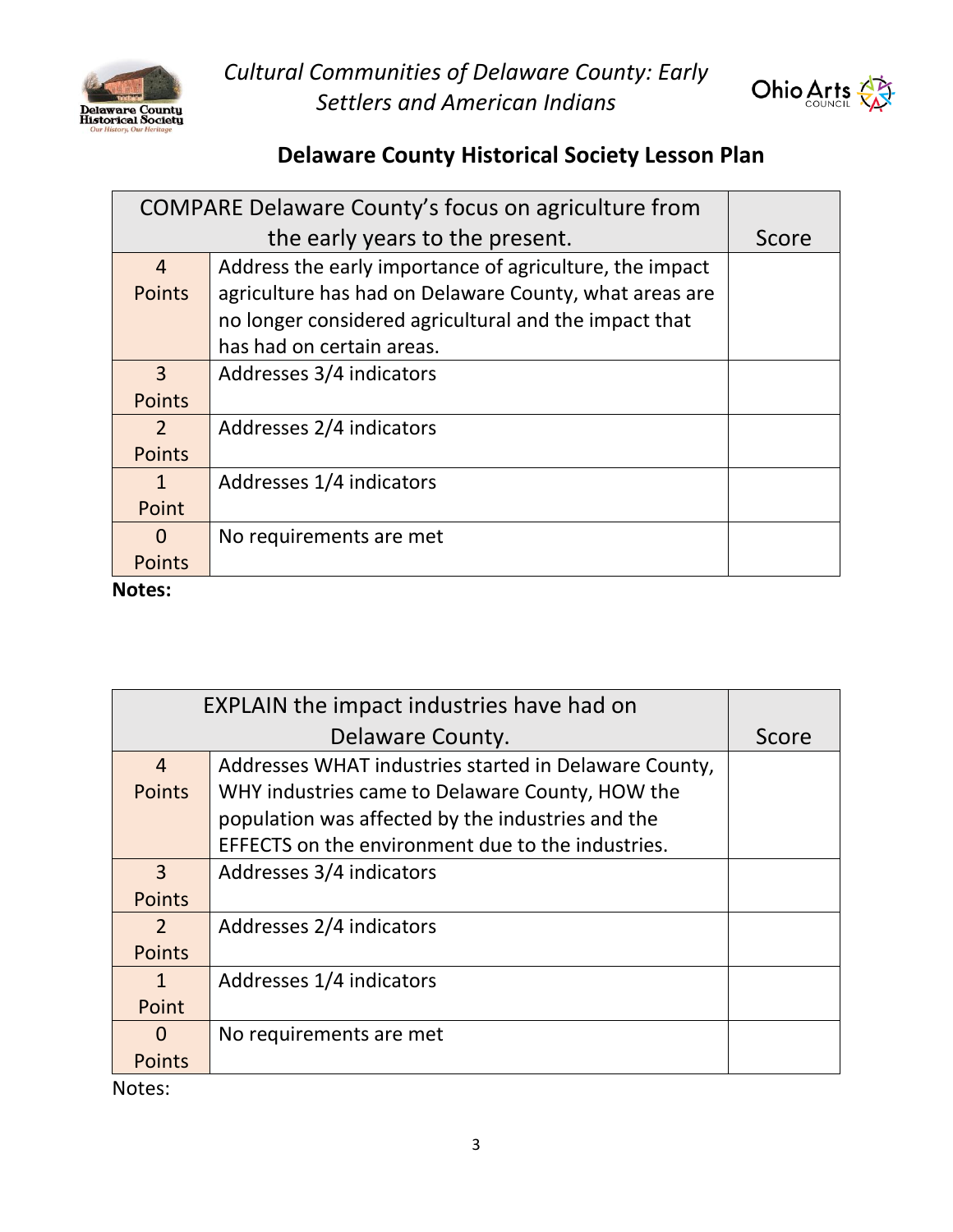



# **Delaware County Historical Society Lesson Plan**

| COMPARE and CONTRAST the challenges of opening a         |                                                           |       |
|----------------------------------------------------------|-----------------------------------------------------------|-------|
| business when Delaware County first was settled such as  |                                                           | Score |
| William Little's business and starting a business today. |                                                           |       |
| $\overline{4}$                                           | Addresses William Little's business and give similarities |       |
| <b>Points</b>                                            | and differences of opening early businesses and           |       |
|                                                          | businesses of today.                                      |       |
| 3                                                        | Addresses 3/4 indicators                                  |       |
| <b>Points</b>                                            |                                                           |       |
| 2                                                        | Addresses 2/4 indicators                                  |       |
| <b>Points</b>                                            |                                                           |       |
| $\mathbf{1}$                                             | Addresses 1/4 indicators                                  |       |
| Point                                                    |                                                           |       |
| $\Omega$                                                 | No requirements are met                                   |       |
| <b>Points</b>                                            |                                                           |       |